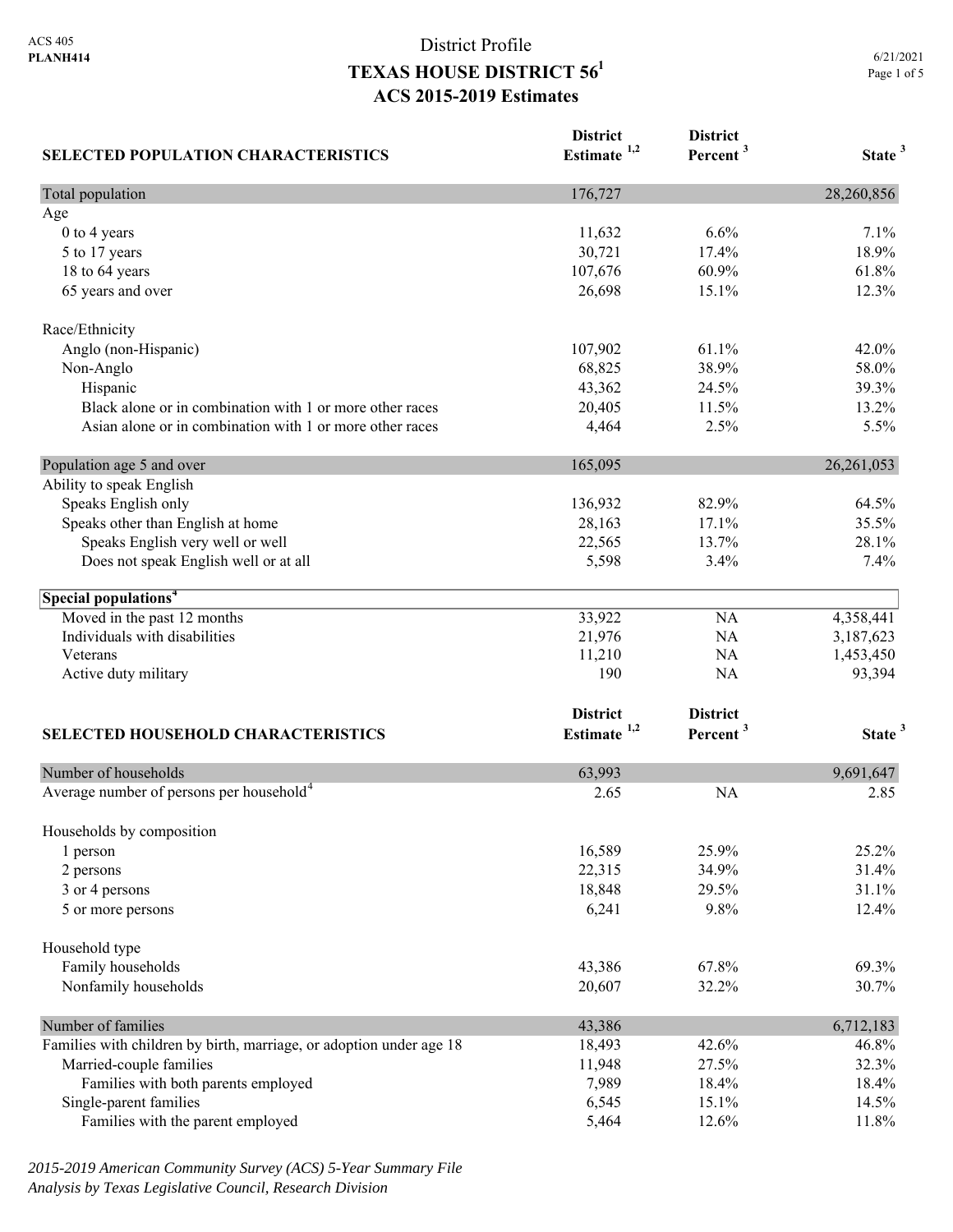| <b>SELECTED EDUCATION CHARACTERISTICS</b>                                | <b>District</b><br>Estimate <sup>1,2</sup> | <b>District</b><br>Percent <sup>3</sup> | State <sup>3</sup> |
|--------------------------------------------------------------------------|--------------------------------------------|-----------------------------------------|--------------------|
| Population age 3 and over enrolled in school                             | 52,777                                     |                                         | 7,681,758          |
| School status                                                            |                                            |                                         |                    |
| In preschool (public and private)                                        | 3,089                                      | 5.9%                                    | $6.0\%$            |
| In kindergarten, elementary, middle, or high school (public and private) | 30,598                                     | 58.0%                                   | 69.8%              |
| In preschool through 12th grade (public only)                            | 30,454                                     | 57.7%                                   | 68.8%              |
| In college, graduate, or professional school                             | 19,090                                     | 36.2%                                   | 24.3%              |
| Population age 25 and over                                               | 110,219                                    |                                         | 18,131,554         |
| <b>Educational attainment</b>                                            |                                            |                                         |                    |
| Bachelor's degree or higher                                              | 31,351                                     | 28.4%                                   | 29.9%              |
| Less than high school graduate<br><b>SELECTED LABOR CHARACTERISTICS</b>  | 13,625                                     | 12.4%                                   | 16.3%              |
|                                                                          | <b>District</b><br>Estimate $1,2$          | <b>District</b><br>Percent <sup>3</sup> | State <sup>3</sup> |
|                                                                          |                                            |                                         |                    |
| Civilian employed population age 16 and over                             | 83,888                                     |                                         | 13,253,631         |
| Civilian employment sector<br>Private sector                             |                                            |                                         |                    |
|                                                                          | 67,626<br>11,427                           | 80.6%<br>13.6%                          | 80.1%<br>13.0%     |
| Government sector                                                        |                                            | 5.6%                                    | 6.7%               |
| Self-employed                                                            | 4,718                                      |                                         |                    |
| Industry for civilian employed population                                |                                            |                                         |                    |
| Agriculture, forestry, fishing, hunting, and mining                      | 805                                        | 1.0%                                    | $3.0\%$            |
| Construction                                                             | 5,823                                      | 6.9%                                    | 8.6%               |
| Manufacturing                                                            | 9,646                                      | 11.5%                                   | 8.5%               |
| Wholesale trade                                                          | 2,111                                      | 2.5%                                    | 2.9%               |
| Retail trade                                                             | 10,214                                     | 12.2%                                   | 11.4%              |
| Transportation and warehousing and utilities                             | 4,289                                      | 5.1%                                    | 5.9%               |
| Information                                                              | 1,111                                      | 1.3%                                    | 1.7%               |
| Finance and insurance, and real estate and rental and leasing            | 5,587                                      | 6.7%                                    | 6.7%               |
| Professional, scientific, management, administrative, and waste mgmt.    | 7,129                                      | 8.5%                                    | 11.5%              |
| Educational services and health care and social assistance               | 21,572                                     | 25.7%                                   | 21.6%              |
| Arts, entertainment, recreation, accommodation, and food services        | 7,137                                      | 8.5%                                    | 9.2%               |
| Other services, except public administration                             | 4,242                                      | 5.1%                                    | 5.2%               |
| Public administration                                                    | 4,222                                      | 5.0%                                    | 4.0%               |
| Population age 16 to 64                                                  | 112,182                                    |                                         | 18,273,711         |
| Worked at all in the past 12 months                                      | 87,245                                     | 77.8%                                   | 75.4%              |
| Worked 50-52 weeks                                                       | 65,926                                     | 58.8%                                   | 59.0%              |
| Usually worked 35 or more hours per week                                 | 57,594                                     | 51.3%                                   | 52.2%              |
| Usually worked less than 35 hours per week                               | 8,332                                      | 7.4%                                    | 6.8%               |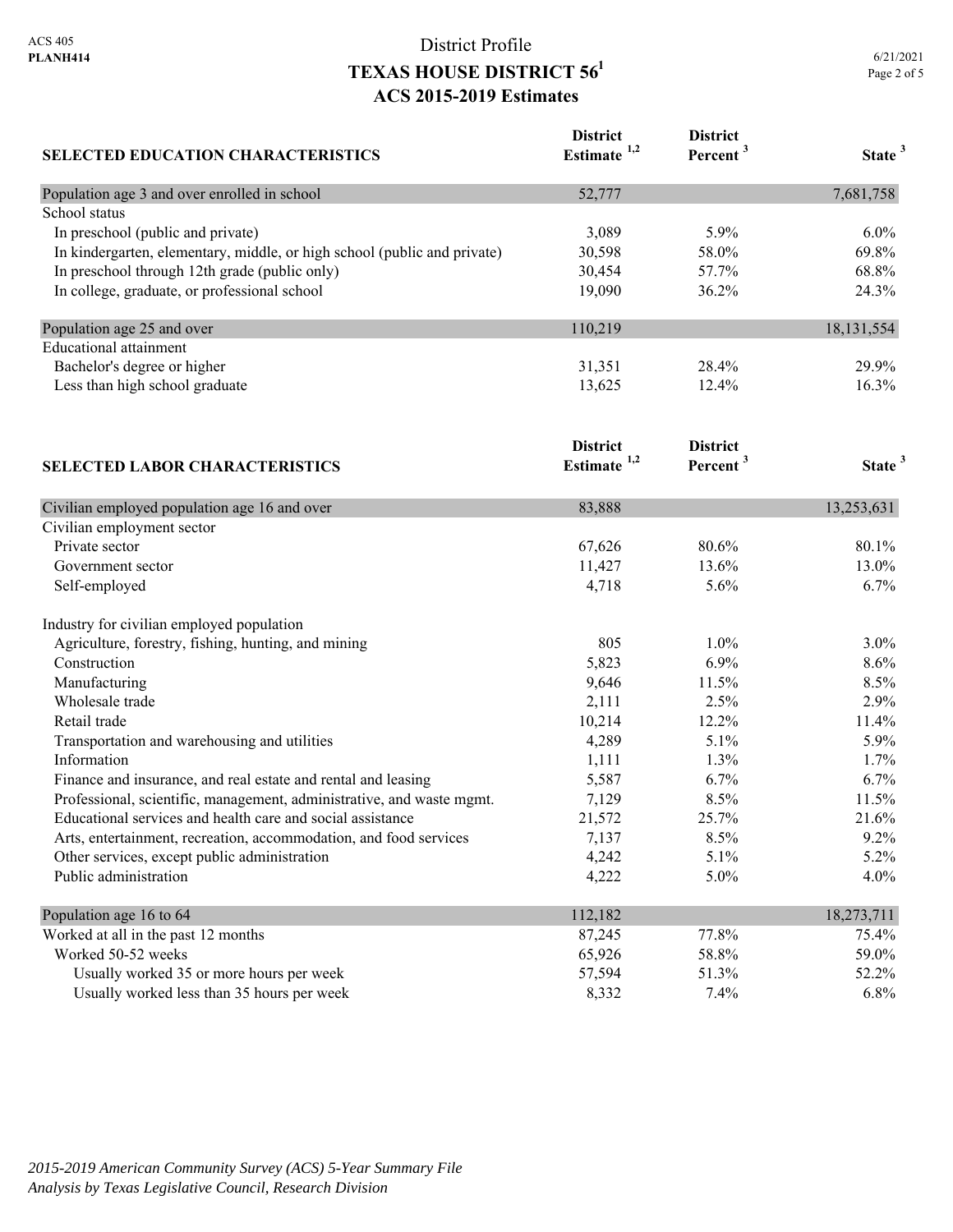| <b>SELECTED LABOR CHARACTERISTICS (continued)</b>               | <b>District</b><br>Estimate $1,2$ | <b>District</b><br>Percent <sup>3</sup> | State <sup>3</sup> |
|-----------------------------------------------------------------|-----------------------------------|-----------------------------------------|--------------------|
| Workers age 16 and over                                         | 82,899                            |                                         | 13,115,511         |
| Means of transportation to work                                 |                                   |                                         |                    |
| Public transportation                                           | 140                               | 0.2%                                    | 1.4%               |
| Private vehicle                                                 | 76,889                            | 92.8%                                   | 90.5%              |
| Walk / bicycle / motorcycle                                     | 1,952                             | 2.4%                                    | 1.9%               |
| Taxi / other means                                              | 616                               | 0.7%                                    | 1.2%               |
| Worked at home                                                  | 3,302                             | 4.0%                                    | 5.0%               |
| Travel time to work <sup>5</sup>                                |                                   |                                         |                    |
| Less than 15 minutes                                            | 27,854                            | 33.6%                                   | 23.6%              |
| 15 minutes to 29 minutes                                        | 38,399                            | 46.3%                                   | 34.2%              |
| 30 minutes to 44 minutes                                        | 9,074                             | 10.9%                                   | 20.8%              |
| 45 minutes to 59 minutes                                        | 1,723                             | 2.1%                                    | 8.3%               |
| 60 minutes or more                                              | 2,547                             | 3.1%                                    | 8.1%               |
|                                                                 | <b>District</b>                   | <b>District</b>                         |                    |
| <b>SELECTED INCOME CHARACTERISTICS</b>                          | Estimate <sup>1,2</sup>           | Percent <sup>3</sup>                    | State <sup>3</sup> |
| Persons in poverty <sup>6</sup>                                 | 24,941                            | 14.7%                                   | 14.7%              |
| Per capita income <sup>4</sup>                                  | \$28,839                          | NA                                      | \$31,277           |
| Number of households                                            | 63,993                            |                                         | 9,691,647          |
| Annual household income                                         |                                   |                                         |                    |
| Less than $$10,000$                                             | 4,343                             | 6.8%                                    | 6.1%               |
| \$10,000 to \$24,999                                            | 9,339                             | 14.6%                                   | 12.9%              |
| \$25,000 to \$49,999                                            | 14,883                            | 23.3%                                   | 21.8%              |
| \$50,000 to \$99,999                                            | 18,794                            | 29.4%                                   | 30.1%              |
| \$100,000 to \$199,999                                          | 13,197                            | 20.6%                                   | 21.7%              |
| \$200,000 and over                                              | 3,437                             | 5.4%                                    | 7.4%               |
| Households with social security income                          | 19,769                            | 30.9%                                   | 25.6%              |
| Households with supplemental security income (SSI)              | 3,153                             | 4.9%                                    | 4.7%               |
| Households with public assistance income'                       | 1,115                             | 1.7%                                    | 1.4%               |
| Households that received food stamps/SNAP in the past 12 months | 5,796                             | 9.1%                                    | 11.8%              |
| Number of families living in poverty                            | 4,151                             |                                         | 759,269            |
| With related children under age 18                              | 3,222                             | 77.6%                                   | 77.1%              |
| Married couple families                                         | 859                               | 20.7%                                   | 26.2%              |
| Single-parent families                                          | 2,363                             | 56.9%                                   | 50.9%              |
| Female head of household                                        | 2,163                             | 52.1%                                   | 44.4%              |
| Male head of household                                          | 200                               | 4.8%                                    | 6.4%               |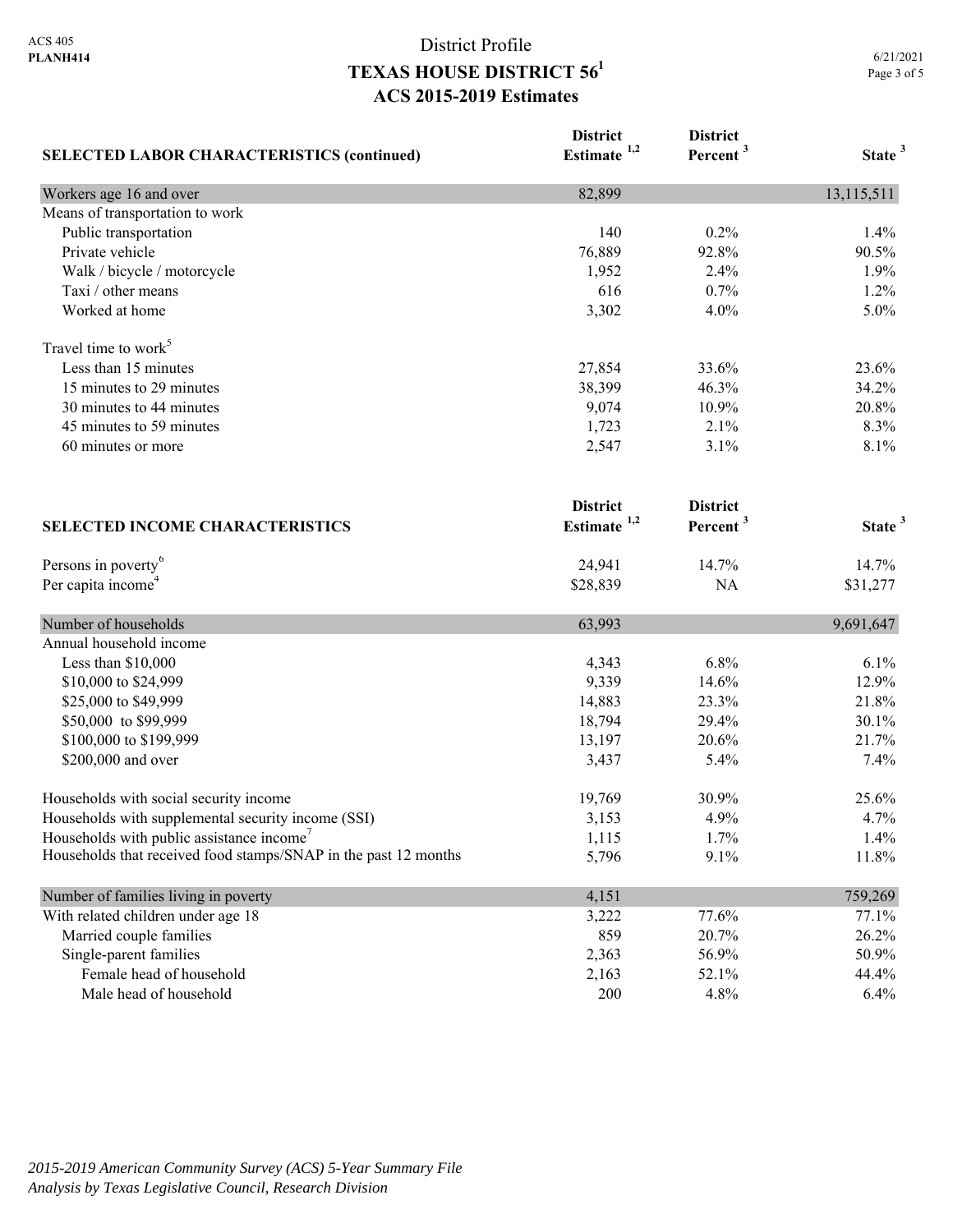6/21/2021 Page 4 of 5

| <b>SELECTED HOUSING CHARACTERISTICS</b>                                             | <b>District</b><br>Estimate $1,2$ | <b>District</b><br>Percent <sup>3</sup> | State <sup>3</sup> |
|-------------------------------------------------------------------------------------|-----------------------------------|-----------------------------------------|--------------------|
| Number of housing units                                                             | 70,803                            |                                         | 10,937,026         |
| Age of housing                                                                      |                                   |                                         |                    |
| Built in 2010 or later                                                              | 5,252                             | 7.4%                                    | 10.4%              |
| Built between 2000 and 2009                                                         | 9,206                             | 13.0%                                   | 19.3%              |
| Built between 1990 and 1999                                                         | 7,794                             | 11.0%                                   | 15.2%              |
| Built between 1970 and 1989                                                         | 25,721                            | 36.3%                                   | 31.4%              |
| Built before 1970                                                                   | 22,830                            | 32.2%                                   | 23.7%              |
| Occupancy status                                                                    |                                   |                                         |                    |
| Owner-occupied                                                                      | 39,399                            | 55.6%                                   | 54.9%              |
| Renter-occupied                                                                     | 24,594                            | 34.7%                                   | 33.7%              |
| Vacant                                                                              | 6,810                             | 9.6%                                    | 11.4%              |
| Median gross rent (contract rent plus estimated utility and fuel cost) <sup>4</sup> | \$917                             | NA                                      | \$1,045            |
| Median value of owner-occupied housing units <sup>4</sup>                           | \$160,600                         | <b>NA</b>                               | \$172,500          |
| Number of owner-occupied housing units                                              | 39,399                            |                                         | 6,004,802          |
| Value of owner-occupied housing                                                     |                                   |                                         |                    |
| Less than \$50,000                                                                  | 2,537                             | 6.4%                                    | 8.9%               |
| \$50,000 to \$99,999                                                                | 7,690                             | 19.5%                                   | 16.5%              |
| \$100,000 to \$199,999                                                              | 15,363                            | 39.0%                                   | 32.2%              |
| \$200,000 to \$499,999                                                              | 12,445                            | 31.6%                                   | 34.8%              |
| \$500,000 and above                                                                 | 1,364                             | 3.5%                                    | 7.6%               |
| Selected monthly owner costs as a percentage of household income <sup>8</sup>       |                                   |                                         |                    |
| 35 percent or more                                                                  | 6,025                             | 15.3%                                   | 15.3%              |
| 20 to 34.9 percent                                                                  | 9,541                             | 24.2%                                   | 24.9%              |
| Less than 20 percent                                                                | 23,641                            | 60.0%                                   | 59.0%              |
| Vehicles available in owner-occupied housing units                                  |                                   |                                         |                    |
| No vehicle                                                                          | 503                               | 1.3%                                    | 2.1%               |
| One or more vehicles                                                                | 38,896                            | 98.7%                                   | 97.9%              |
| Number of renter-occupied housing units                                             | 24,594                            |                                         | 3,686,845          |
| Gross rent <sup>9</sup>                                                             |                                   |                                         |                    |
| Less than \$500                                                                     | 1,465                             | 6.0%                                    | 6.2%               |
| \$500 to \$749                                                                      | 5,343                             | 21.7%                                   | 13.4%              |
| \$750 to \$999                                                                      | 7,606                             | 30.9%                                   | 24.2%              |
| \$1,000 to \$1,249                                                                  | 4,566                             | 18.6%                                   | 20.7%              |
| \$1,250 and above                                                                   | 4,325                             | 17.6%                                   | 30.5%              |
| Gross rent as a percentage of household income <sup>8</sup>                         |                                   |                                         |                    |
| 35 percent or more                                                                  | 9,389                             | 38.2%                                   | 35.9%              |
| 20 to 34.9 percent                                                                  | 7,249                             | 29.5%                                   | 32.1%              |
| Less than 20 percent                                                                | 6,038                             | 24.6%                                   | 24.9%              |
| Vehicles available in renter-occupied housing units                                 |                                   |                                         |                    |
| No vehicle                                                                          | 2,760                             | 11.2%                                   | 10.5%              |
| One or more vehicles                                                                | 21,834                            | 88.8%                                   | 89.5%              |